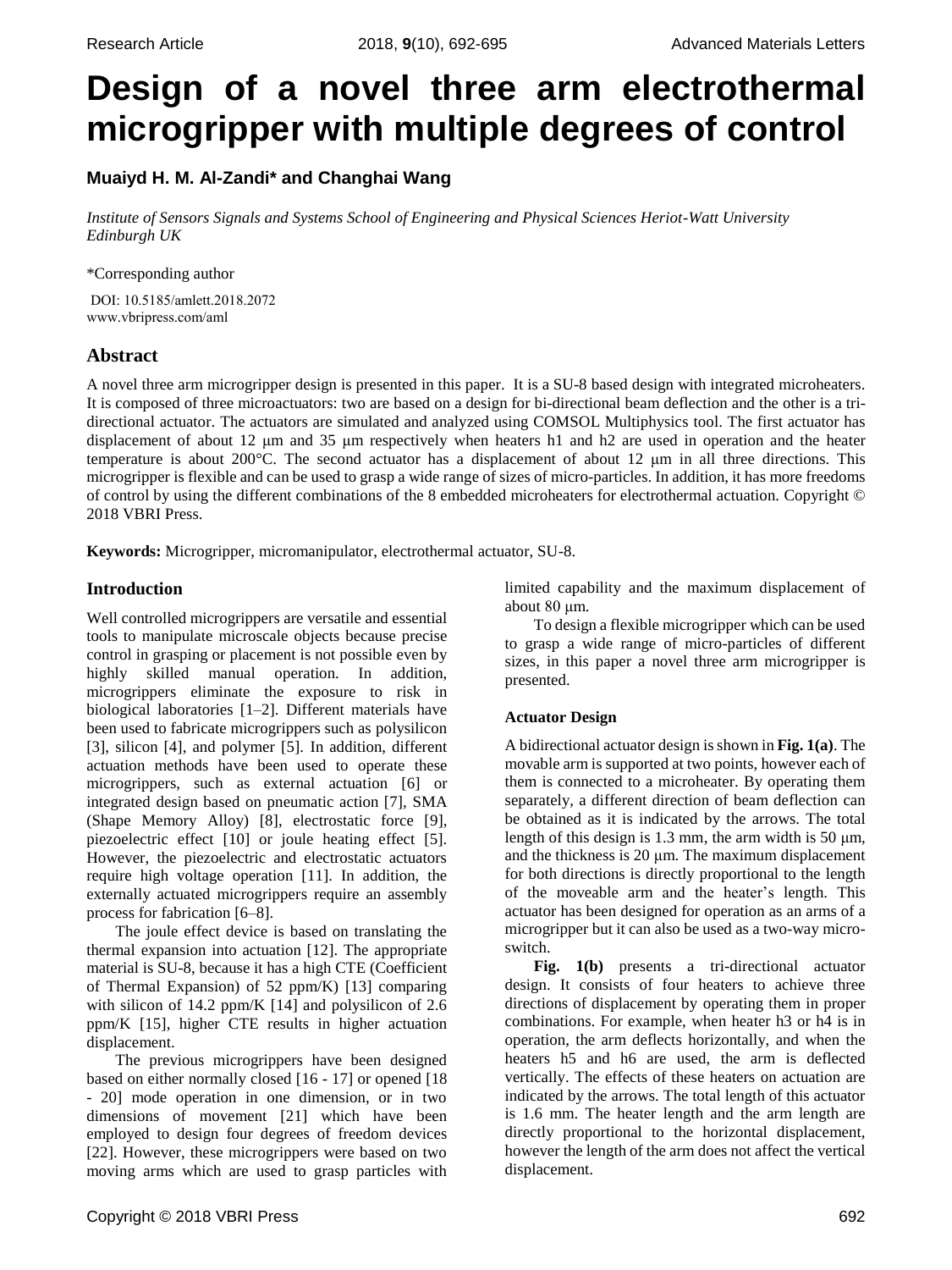

**Fig. 1.** Two actuator designs, (a) bi-directional actuator (b) tridirectional actuator. The arrows show the effect of each heater on the movement of the arms.

#### **Modeling and simulation**

The 3D module, Joule Heating and Thermal Expansion Multiphysics interface in COMSOL, is used to simulate the behavior of the actuator. The thickness of the two SU-8 layers was set to be 10 μm each, and the metal layer of (Cr/Au/Cr) to be 10/300/10 nm. The properties of the SU-8 and metal are shown in **Table 1**. The TCR and the resistivity values for the metal are those of pervious measurement [18 - 19]. Since the chromium films are much less than the gold layer, so the other properties of the metal layer (heaters) assumed to be those of the gold. The change in the conductivity with temperature in the metal layer is given in Eq. 1, where  $\sigma(T)$  is the conductivity of the metal layer as a function of temperature, *α* is the measured TCR, *T* is the temperature, *Tref* is the reference temperature of the measured TCR and it is 20°C. For the air medium, the pre-set values in COMSOL are used.

To consider the air cooling effect on the actuators, the structures are surrounded with a cubic box of air with dimensions of 1 cm. The cubic surfaces are set to have a convective heat flux and the heat transfer coefficient is set to be  $10 \text{ W/(m}^2 \text{K})$ .

| SU-8 properties [17, 23-26]                      |              |                 |
|--------------------------------------------------|--------------|-----------------|
| <b>Parameter</b>                                 | Value        | Unit            |
| Young's modulus                                  | 2            | GPa             |
| Poisson's ratio                                  | 0.22         |                 |
| Thermal conductivity                             | 0.3          | $W/(m \cdot K)$ |
| Coefficient of thermal expansion                 | $52x10^{-6}$ | 1/K             |
| Density                                          | 1.2          | $g/cm^3$        |
| Heat capacity at constant pressure               | $1.2x10^3$   | J/(kg·K)        |
| Metal layer ( $Cr/Au/Cr$ ) properties [18,19,27] |              |                 |
| <b>Parameter</b>                                 | Value        | Unit            |
| Gold Thermal conductivity                        | 318          | $W/(m \cdot K)$ |
| Density                                          | 19.3         | $g/cm^3$        |
| Heat capacity at constant pressure               | 129          | J/(kg.K)        |
| <b>TCR</b>                                       | 0.00147      | $1$ /°C         |
| Resistivity                                      | 6.8          | $\mu\Omega$ .cm |

**Table 1.** Properties of SU-8 and metal layers.

$$
\sigma(T) = \frac{1}{\rho \cdot (1 + \alpha (T - T_{ref})} \tag{1}
$$

The solid mechanics study was only applied to the SU-8 structures because the air and the metal layer have negligible effect on the produced beam deflection, while the electric current simulation is limited to the metal heaters. In addition, meshing is set to the COMSOL's physics-controlled configuration with normal element sizes.

## **Results and discussion**

**Fig. 2** shows the results when each heater is operated separately for the actuator design shown in **Fig. 1(a)**. At the actuation voltage of 1.2 V on heater h1 the average temperature is about 200°C and the beam deflection is about 35 μm. While at the same voltage for heater h2, the same average temperature is produced but the beam was deflected in the opposite direction for about 11 μm. Therefore for a gripper using a pair of the actuator design shown in **Fig. 1(a)**, a maximum displacement of 70  $\mu$ m can be obtained in closing mode and about 22 μm in opening mode.



**Fig. 2.** Simulation results of the bi-directional actuator (Fig. 1(a)). (a) displacement and (b) temperature distribution when a voltage of 1.2 V is applied to heater, (c) displacement under the operation of each heater separately, (d) and (e) displacement and temperature distribution when heater h2 is driven at 1.2 V, and (f) average temperature in heaters (h1 and h2) when they are operated separately.

**Fig. 3** shows the simulation results for the tridirectional actuator design shown in **Fig. 1(b)**. When the temperature of heater h3 is increased to about 200  $^{\circ}$ C, the deflection of beam tip is 12 μm to the right side when a 1.2 V is applied. In a symmetric fashion when the same voltage produces the same average temperature in heater h4, but with 12 μm of displacement to the opposite (left) side. Heaters (h5 and h6) are designed to work simultaneously. Applying 1 V of voltage to each of them, the average temperature in these heaters is about 200 °C, a deflection of about 12 μm of the beam is obtained in the vertical direction.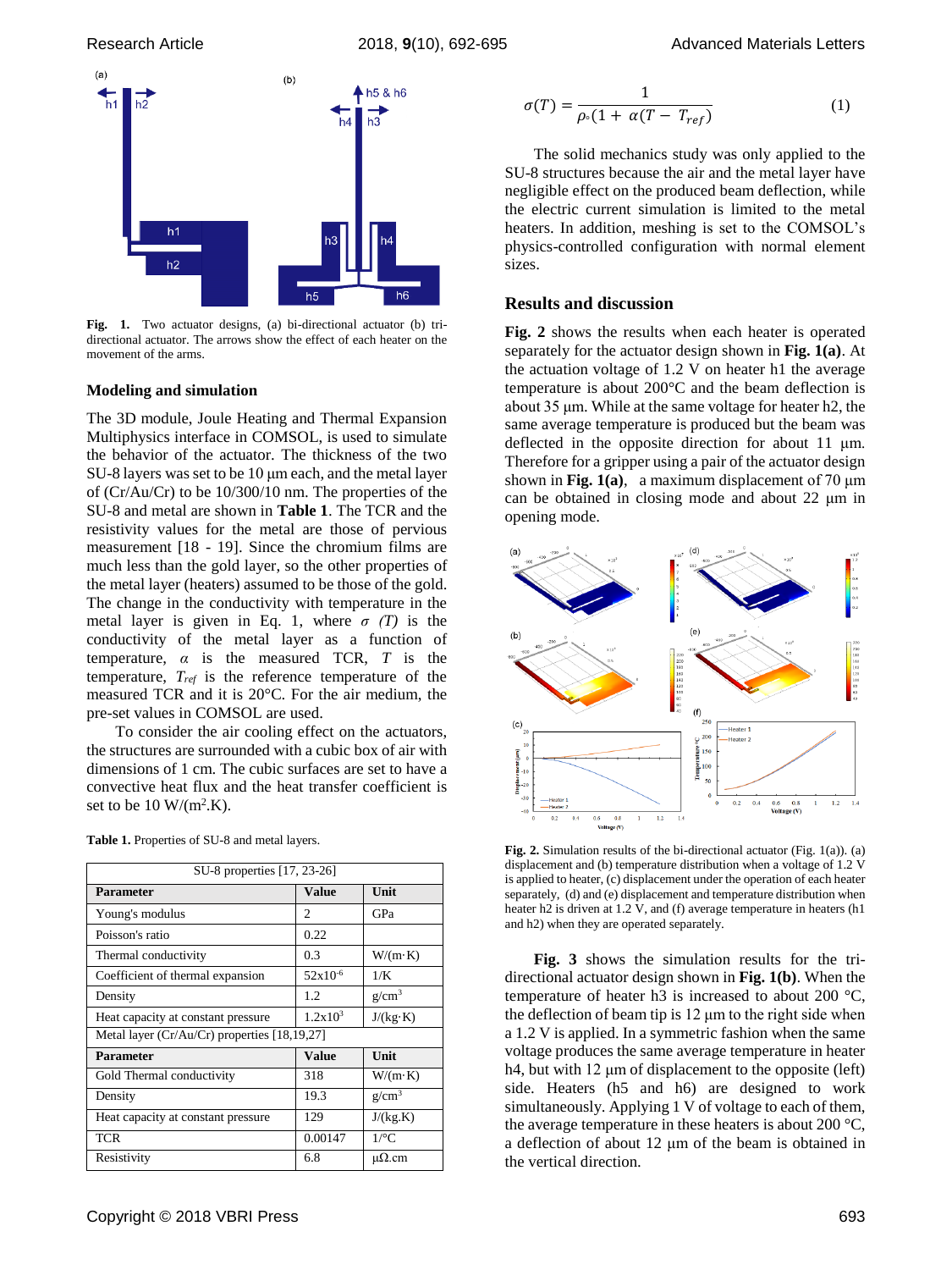



**Fig. 3.** Simulation results of the tri-directional actuator (Fig. 1(b)). (a) and (e) deformation and temperature distribution when heater h4 is operated, (b) and (f) deformation and temperature distribution when heater h3 is operated, (c) and (g) deformation and temperature distribution when heaters h5 and h6 are used, (d) avarege temperature in each heater when they are in operation, and (h) displacement of the beam tip when each heater is operated.

By combining two actuators of the design shown in **Fig. 1(a)** and one actuator of the design shown in **Fig. 1(b),** a novel 3 arm microgripper with multiple degrees of control is designed as shown in **Fig. 4**. The operating characteristics and control of the gripping tips can be determined by the analysis of the operating modes of the individual arms as shown in **Figs. 2** and **3**.



**Fig. 4.** Schematic layout of the three arm microgripper showing the heaters and conductor lines (yellow) and the SU8 based structure (blue).

In this paper we have presented the results of design and simulation of two actuator designs which can be combined to develop a novel 3 arm microgripper with multiple degrees of control. The microgripper can be fabricated for cell and particle manipulation and assembly applications. Horizontally the end tips of the two outer arms can each be deflected by up to 35 μm or 12 μm depending on the actuation voltage. The tip of the middle beam can be operated in three directions with the maxiumum deflection of 12 μm.

#### **References**

- 1. Zhang, Y.; Xu, Q. *IEEE Transactions on Control Systems Technology*, vol. 25, no. 2, pp. 728-735, March 2017. **DOI:** [10.1109/TCST.2016.2569567](https://doi.org/10.1109/TCST.2016.2569567)
- 2. Kalaiarasi, A. R.; Thilagar, S. H.; *Proceedings of 2012 IEEE/ASME 8th IEEE/ASME International Conference on Mechatronic and Embedded Systems and Applications*, Suzhou, 2012, pp. 7-11. **DOI:** [10.1109/MESA.2012.6275528](https://doi.org/10.1109/MESA.2012.6275528)
- 3. Kim, C.; Pisano, A.; Muller, R.; Lim, M. *IEEE 4th Technical Digest on Solid-State Sensor and Actuator Workshop*, Hilton Head Island, SC, USA, 1990, pp. 48-51. **DOI:** 10.1109/SOLSEN.1990.109818
- 4. Chen, T.; Chen, L.; Sun, L. *2009 IEEE International Conference on Robotics and Automation*, Kobe, 2009, pp. 2989-2994. **DOI:** 10.1109/ROBOT.2009.5152195
- 5. Chronis, N., & Lee, L. *17th IEEE International Conference on Micro Electro Mechanical Systems. Maastricht MEMS 2004 Technical Digest*, 2004, pp. 17-20. **DOI:** 10.1109/MEMS.2004.1290511
- 6. Mousavi, M. M. S.; Pasquale, G. De; Somà, A.; Brusa, E. *2011 Symposium on Design, Test, Integration & Packaging of MEMS/MOEMS (DTIP)*, Aix-en-Provence, 2011, pp. 356-361. **URL:** [http://ieeexplore.ieee.org/stamp/stamp.jsp?tp=&arnumbe](http://ieeexplore.ieee.org.ezproxy1.hw.ac.uk/stamp/stamp.jsp?tp=&arnumber=6107970&isnumber=6107967) [r=6107970&isnumber=6107967](http://ieeexplore.ieee.org.ezproxy1.hw.ac.uk/stamp/stamp.jsp?tp=&arnumber=6107970&isnumber=6107967)
- 7. Bütefisch, S.; Seidemann, V.; Büttgenbach, S.; *Sensors & Actuators: A. Physical*, 97, pp.638–645. **DOI:** [10.1016/S0924-4247\(01\)00843-3](https://doi.org/10.1016/S0924-4247(01)00843-3)
- 8. Kohl, M.; Krevent, B.; Just, E. Sensors and Actuators A: Physical, vol. 97 – 98, April 2002, pp. 646-652. **DOI:** 10.1016/S0924-4247(01)00803
- 9. Kim, Chang-Jin; Pisano, A. P.; Muller, R. S. *Solid-State Sensors and Actuators, 1991. Digest of Technical Papers, TRANSDUCERS '91., 1991 International Conference on*, San Francisco, CA, USA, 1991, pp. 610-613. **DOI:** 10.1109/SENSOR.1991.148952
- 10. Grossard, M.; Rotinat-Libersa, C.; Chaillet N.; Boukallel, M. *IEEE/ASME Transactions on Mechatronics*, vol. 14, no. 1, pp. 32-45, Feb. 2009. **DOI:** 10.1109/TMECH.2008.2003437
- 11. Chronis, N. & Lee, L.P. *Journal of Microelectromechanical Systems*, vol. 14, no. 4, pp. 857-863, Aug. 2005. **DOI:** 10.1109/JMEMS.2005.845445
- 12. Guckel, H.; Klein, J.; Christenson, T.; Skrobis, K.; Laudon, M.; Lovell, E. G. *Technical Digest IEEE Solid-State Sensor and Actuator Workshop*, Hilton Head Island, SC, USA, 1992, pp. 73- 75.

**DOI:** 10.1109/SOLSEN.1992.228273

- 13. Zhang, X.; Wu, Y.; Miao, X.; Zhang, C.; Ding, G. *2010 IEEE 5th International Conference on Nano/Micro Engineered and Molecular Systems*, Xiamen, 2010, pp. 362-365. **DOI:** 10.1109/NEMS.2010.559223
- 14. Andersen, K. N.; Petersen, D. H.; Carlson, K.; Molhave, K.; Sardan, O.; Horsewell, A.; Eichhorn, V.; Fatikow, S.; Boggild, P. IEEE Transactions on Nanotechnology, Jan. 2009, Vol.8(1), pp.76-85

**DOI:** [10.1109/TNANO.2008.2006558](https://doi.org/10.1109/TNANO.2008.2006558)

15. Pasumarthy, A.; Dwivedi, A. K.; Islam, A. *2015 International Conference on Electrical, Electronics, Signals, Communication and Optimization (EESCO)*, Visakhapatnam, 2015, pp. 1-5. **DOI:** [10.1109/EESCO.2015.7253751](https://doi.org/10.1109/EESCO.2015.7253751)